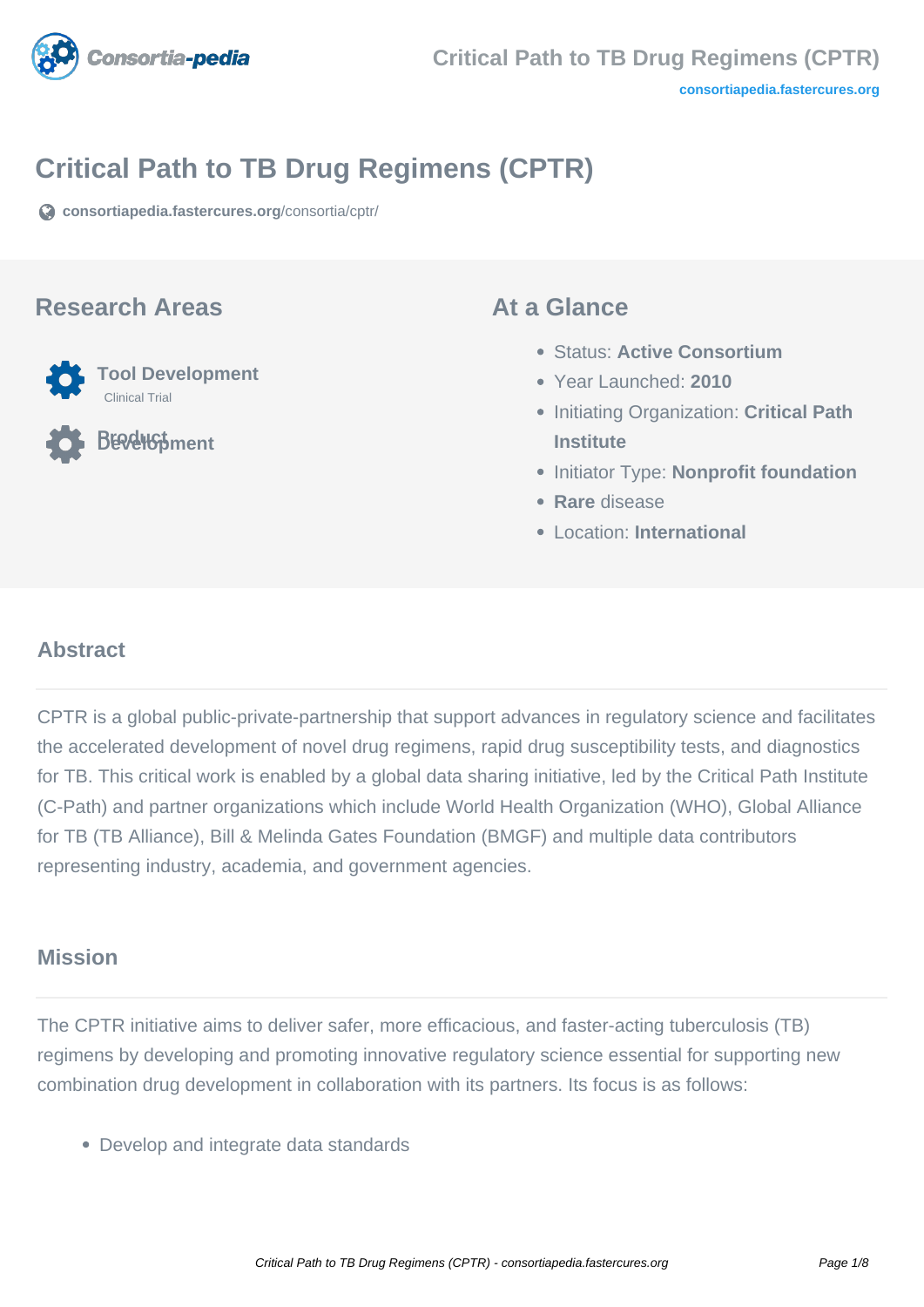

- Qualify drug development tools and biomarkers through the Food and Drug Administration (FDA)/European Medicines Agency (EMA)
- Develop quantitative disease progression (natural history) models
- Create disease response metrics
- Develop target product profiles and a relational sequencing data platform for drug susceptibility and additional diagnostic assays
- Develop new pharmacokinetic/dynamic measures of drug interactions

#### **Consortium History**

2010: The CPTR Initiative launched as a public?private partnership initiated by Critical Path Institute (C-Path), the Bill & Melinda Gates Foundation (BMGF) and the Global Alliance for TB Drug Development (TB Alliance).

2010: TB Alliance launched the first-ever clinical trial of a novel combination drug regimen for TB. The trial tested new TB drug candidates in combination with an existing antibiotic. The study met its milestones, validating the approach to regimen development set forth by CPTR and highlighting the promise of a novel regimen. A new TB drug regimen known as PaMZ designed to treat both drugsensitive and multidrug-resistant TB is moving to a global Phase III clinical trial named STAND.

2013: CPTR expanded scope to include the Rapid Drug Susceptibility Testing (RDST) consortium in partnership with National Institute of Allergy and Infectious Diseases (NIAID). expanded Modeling and Simulation development program.

2013: CPTR formed multiple partnerships to expanded Modeling and Simulation development program. Additional details on this program can be found below.

#### **Structure & Governance**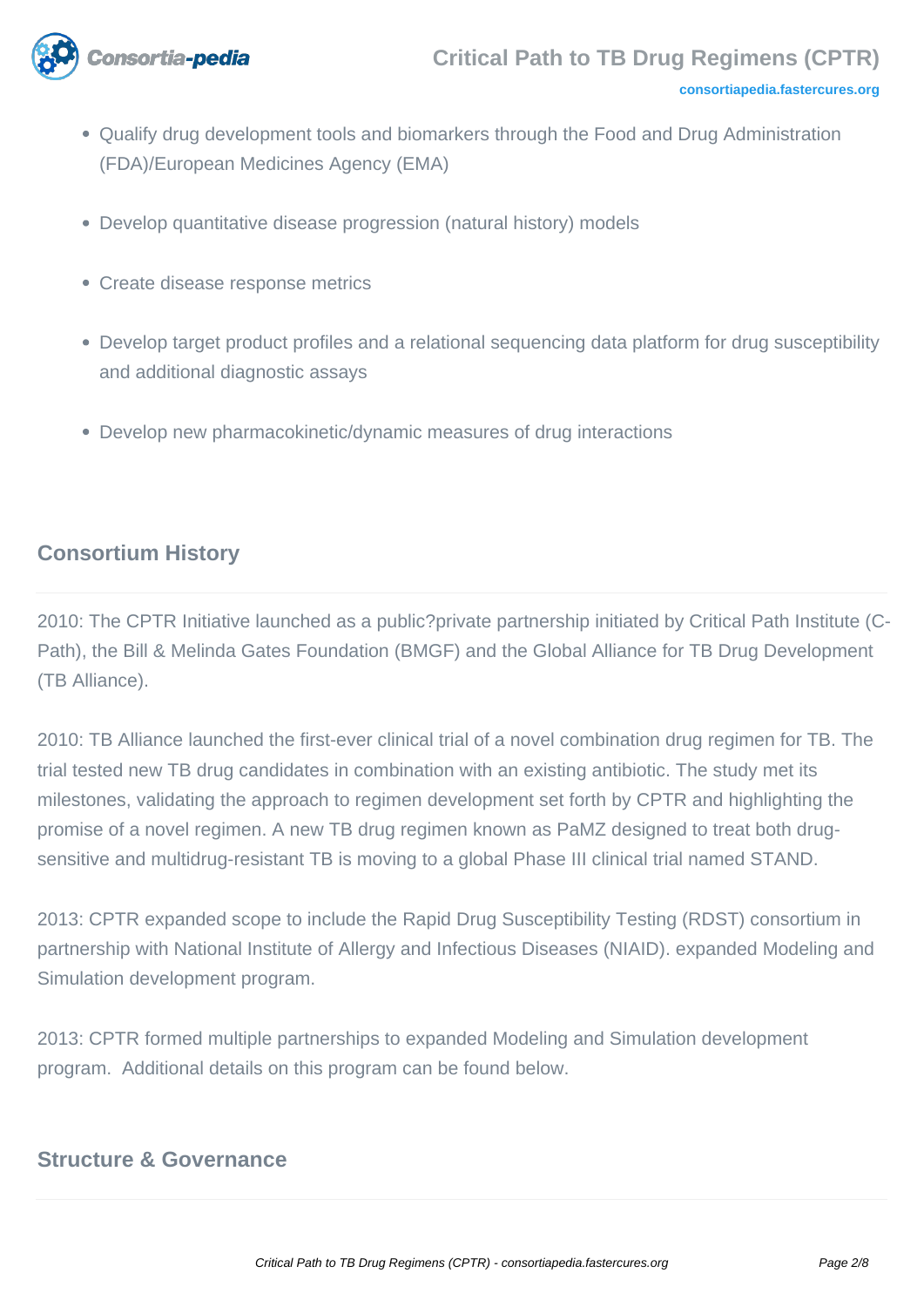

The CPTR initiative is built around four operating arms: Regulatory Science Consortium, Drug Development Coalition, Research Resources Group, and Drug Susceptibility Testing Group. Guiding the overall initiative is a Coordinating Group with representatives from the operating arms and CPTR's Advisory Panel. The Advisory Panel is a group of experts that provides input on related policy issues.

 Each arm determines the specific structure, membership, and leadership that are most effective for their missions. Each arm generally operates through a series of workgroups, each with a targeted mission and project management plan.

 The Regulatory Science Consortium, led by the Critical Path Institute, consists of scientists from industry, regulatory authorities, and academia. The consortium focuses on integrating a combination drug development framework, creating innovative tools, establishing consensus on preferred tools for developing TB drug regimens, and obtaining qualification of tools for specific context of use from regulatory authorities.

 The Drug Development Coalition, led by the TB Alliance, consists of drug developers who allow their TB drug candidates and compound classes to be tested in combination with one another to attempt to assemble effective treatment regimens. This coalition is responsible for selecting promising combinations and conducting appropriate clinical trials to evaluate and bring such regimens forth to registration.

 The Research Resources Group, led by the Bill & Melinda Gates Foundation, works to create the framework and infrastructure that will support the development of novel TB regimens. This includes increasing clinical trial capacity, raising funds for late-stage clinical development (Phase II and III), promoting understanding of the potential ethical challenges that go along with TB drug development, expanding regulatory guidance globally, providing relevant information on TB drug markets, and ensuring effective and appropriate stakeholder and community engagement.

 The Rapid TB Drug Susceptibility Testing (RDST) Consortium, led by the Critical Path Institute, focuses on accelerating the development of a World Health Organization–endorsed clinically useful in vitro diagnostic assay specific to rapid drug susceptibility testing of TB that would support the role out of new drug regimens. This includes work to continue collaborative research on the molecular mechanisms of drug resistance to drive the development of genomic DST assays, promote new and novel growth-based DST assays, facilitate the development of rapid TB diagnostics to meet target product profiles, improve the strategies for surveillance of TB drug resistance, and construct a data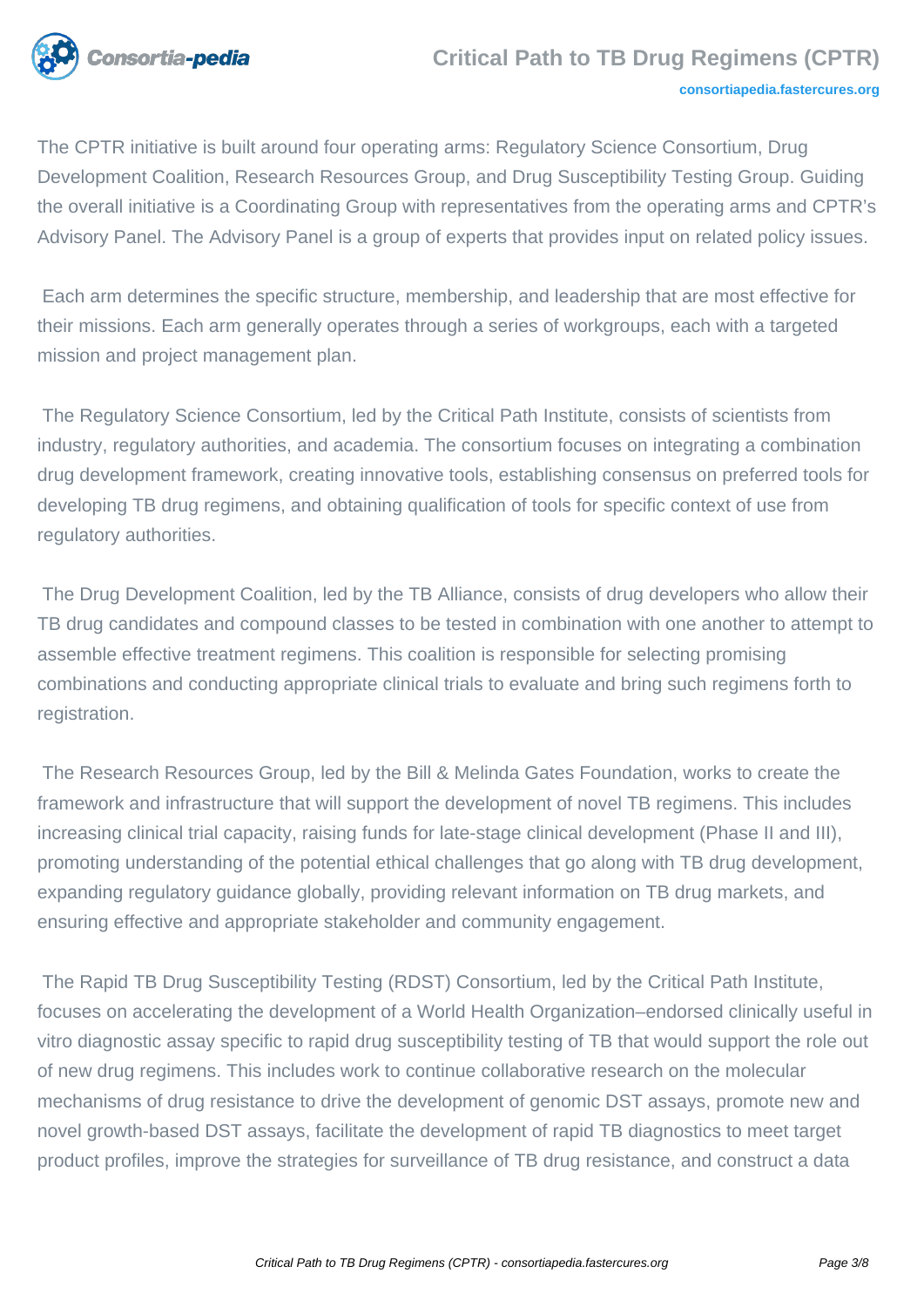

#### **[consortiapedia.fastercures.org](http://consortiapedia.fastercures.org/)**

platform to help advance basic and clinical research, guide diagnostic DST developers, empower global DST surveillance efforts, enable clinical decision making, and engage with patient and physician advocacy groups.

## **Financing**

This project is supported by a grant from The Bill & Melinda Gates Foundation.

# **Intellectual Property**

One of the guiding principles of the CPTR initiative is to encourage information sharing and collaboration among international organizations, industry, and regulatory agencies to innovate and accelerate TB drug development and get new therapies to patients.

In furtherance of CPTR's mission and global access principles, the Initiative and its members intend that all results, conclusions, and observations arising from its workgroups be made broadly available to members and non-members, alike, to aid and provide guidance in the development and utilization of TB drug regimen and diagnostic development for the benefit of public health worldwide.

## **Patent Engagement**

To engage the TB community, CPTR invites stakeholders to participate in its annual workshop. Patient advocates are also invited and encouraged to participate in CPTR's Research Resources Stakeholder and Community Engagement workgroup (SCE-WG). Furthermore, existing clinical data from industry sponsored trials are used in some programs.

## **Data Sharing**

One of the goals of the CPTR initiative is to create innovative tools to advance the field. A relational sequencing data platform (ReSeqTB), utilizes a unified data pipeline to process and annotate drug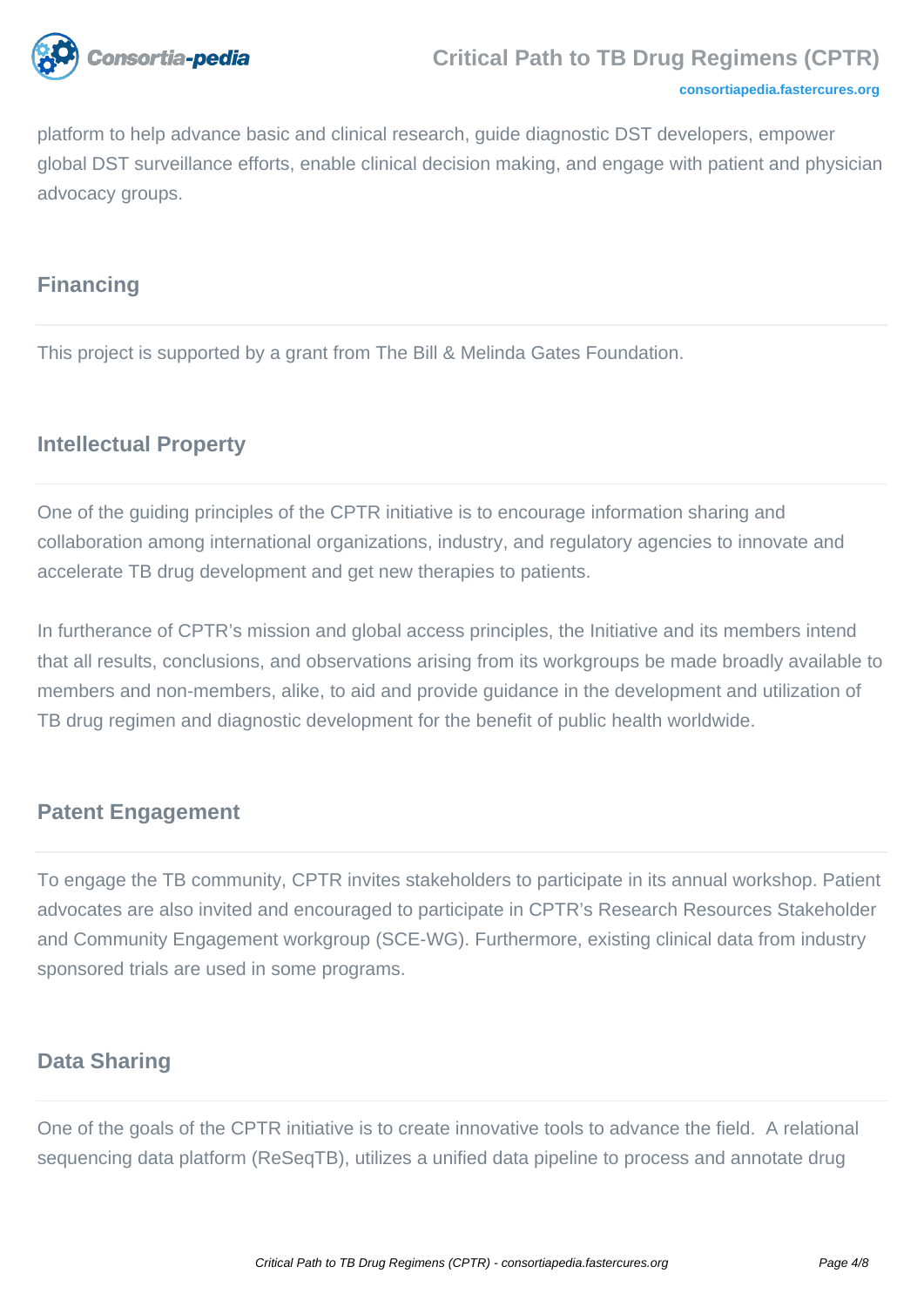

resistance loci from next generation sequencing files. The platform scheduled for release in October 2016 will also store phenotypic and clinical metadata and is a collaborative effort between C-Path, FIND, WHO, NDWG, CDC and NIAID. A new data standard version 2.0 for tuberculosis is to be released the first quarter of 2016.

# **Impact/Accomplishment**

CPTR was created to accelerate the development of new TB regimens by catalyzing innovative testing methods, product development partnerships, and novel development strategies. As a trusted and neutral third party, CPTR is able to convene consortia of industry, academia, patient stakeholders, regulators and government in precompetitive collaborations. The iterative involvement of the FDA and EMA for guidance and qualification of drug development tools and biomarkers for TB has become a hallmark for CPTR.

CPTR has also published papers in peer-reviewed journals that include the landscape for TB drug regimen development, an evidence-based evaluation of the hollow fiber system model, and a proposed need for and execution of a data sharing platform for clinically relevant genotypic and phenotypic information on Mycobacterium tuberculosis (Mtb).

Additional accomplishments:

- Developed and published TB data standards in collaboration with the Clinical Data Interchange Standards Consortium.
- Pursued several regulatory pathways with FDA for the Hollow Fiber System Model for TB (HFS-TB) which included submitted comments to the docket for FDA's draft guidance "Pulmonary Tuberculosis: Developing Drugs for Treatment" and a published CID supplement on the systematic review of the HFS-TB for publication with FDA authoring a companion commentary. Click [here](http://cid.oxfordjournals.org/content/61/suppl_1.toc) for journal supplement.
- Submission of a dossier to EMA on the HFS-TB rendered a positive qualification opinion for the model as a methodology for use in support of selection and development of anti-tuberculosis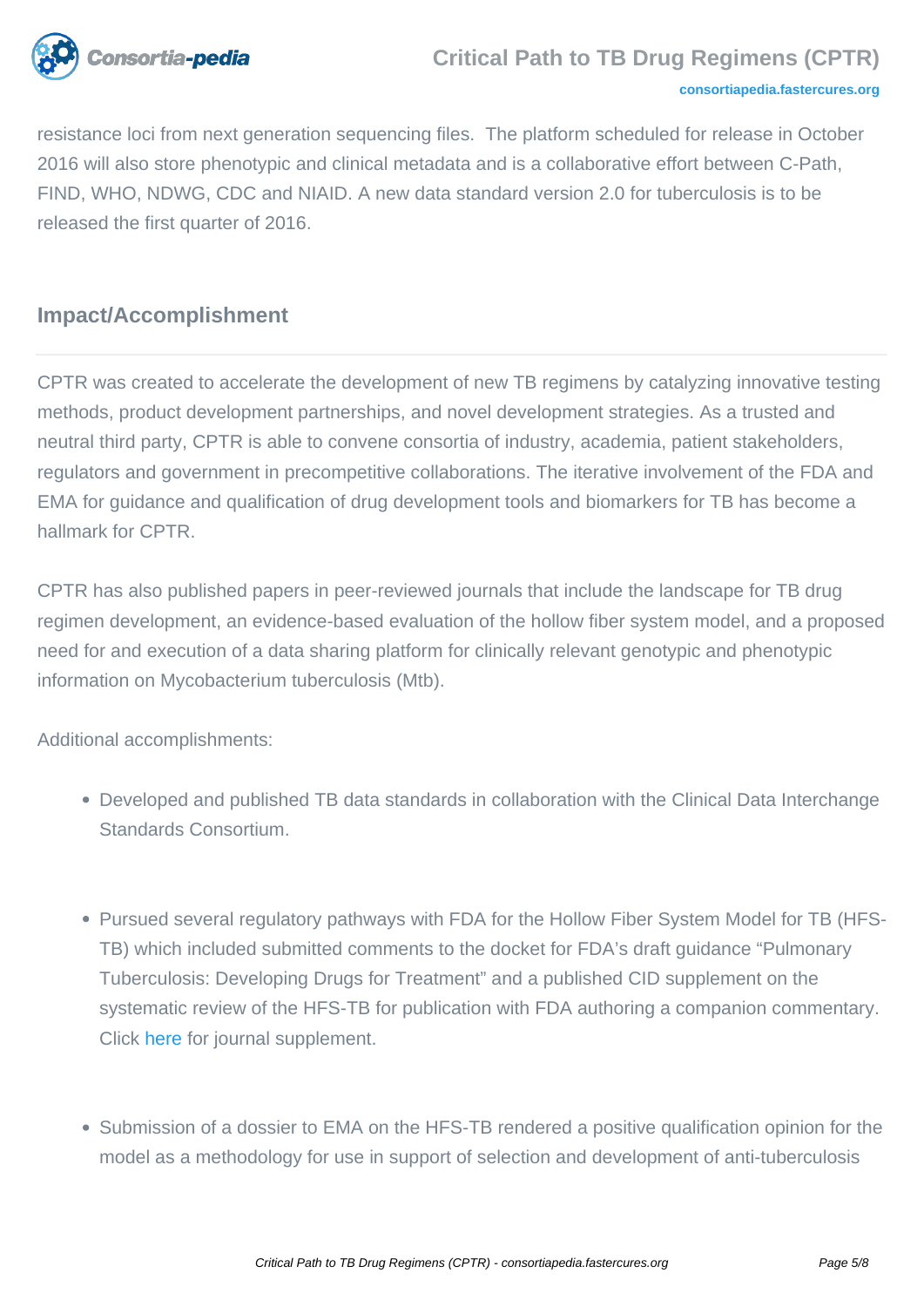

regimens.

- Submitted a briefing book to FDA via the pre-investigational new drug (IND) process to review CPTR's data analysis plan and data inventory for liquid culture, with emphasis on time-topositivity, as a quantitative measure of long-term outcome.
- Initiated planning to develop a database supporting the RDST Consortium's goal to develop a rapid TB drug susceptibility test.

# **Links/Social Media Feed**

| Homepage       | http://cptrinitiative.org/                          |
|----------------|-----------------------------------------------------|
| Homepage       | http://c-path.org/programs/cptr                     |
| LinkedIn       | https://www.linkedin.com/company/the-critical-path- |
|                | institute                                           |
| <b>Twitter</b> | @cpathinstitute                                     |

## **Points of Contact**

Debra Hanna, Ph.D., Executive Director, Critical Path to TB Drug Regimens

Marco Schito, Ph.D., Associate Scientific Director, Critical Path to TB Drug Regimens Martha Brumfield, Ph.D., Chief Executive Officer/Global Regulatory Pathways Chair

 Critical Path Institute 1730 E. River Rd. Tucson, AZ 85718 phone: 520 547-3440 fax: 520 547-3456

# **Sponsors & Partners**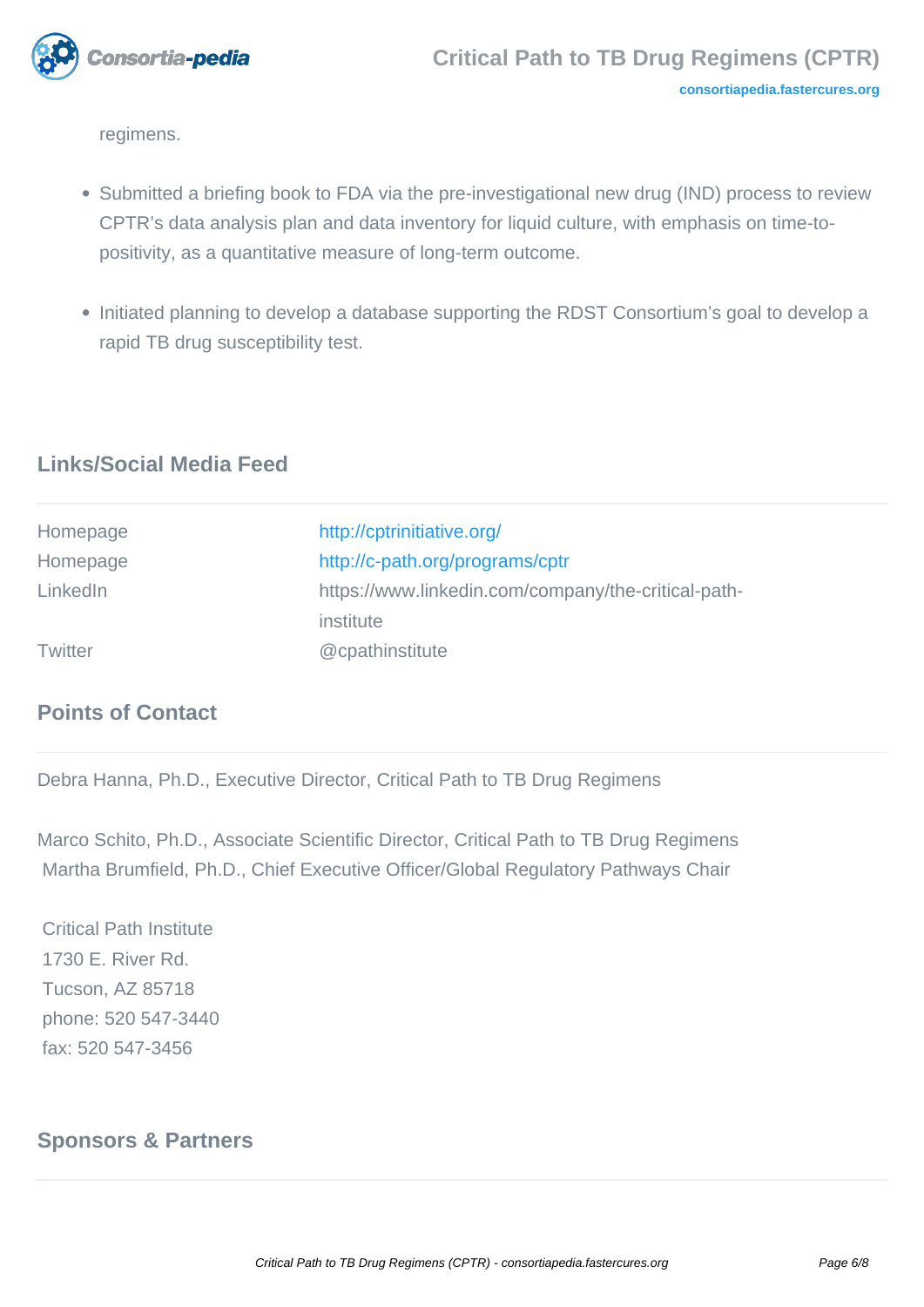

**[consortiapedia.fastercures.org](http://consortiapedia.fastercures.org/)**

Amsterdam Institute for Global Health and Development Anacor AstraZeneca Bayer Boston Medical Center Boston University Case Western Reserve University **Celgene Cepheid** Colorado State University Critical Path Institute Duke University European & Developing Countries Clinical Trials Partnership (EDCTP) GlaxoSmithKline Harvard/Partners in Health Harvard University Johns Hopkins University Johnson & Johnson Liverpool University Medical Research Council, UK Munich University New York University **Novartis** O'Neill Institute at Georgetown Law Center **Otsuka** Pfizer Radboud University Reagan-Udal Foundation for the FDA Reagan-Udall Foundation Research Institute for Health Sciences Rutgers University New Jersey Medical School San Francisco General Hospital Sanofi **Sequella**